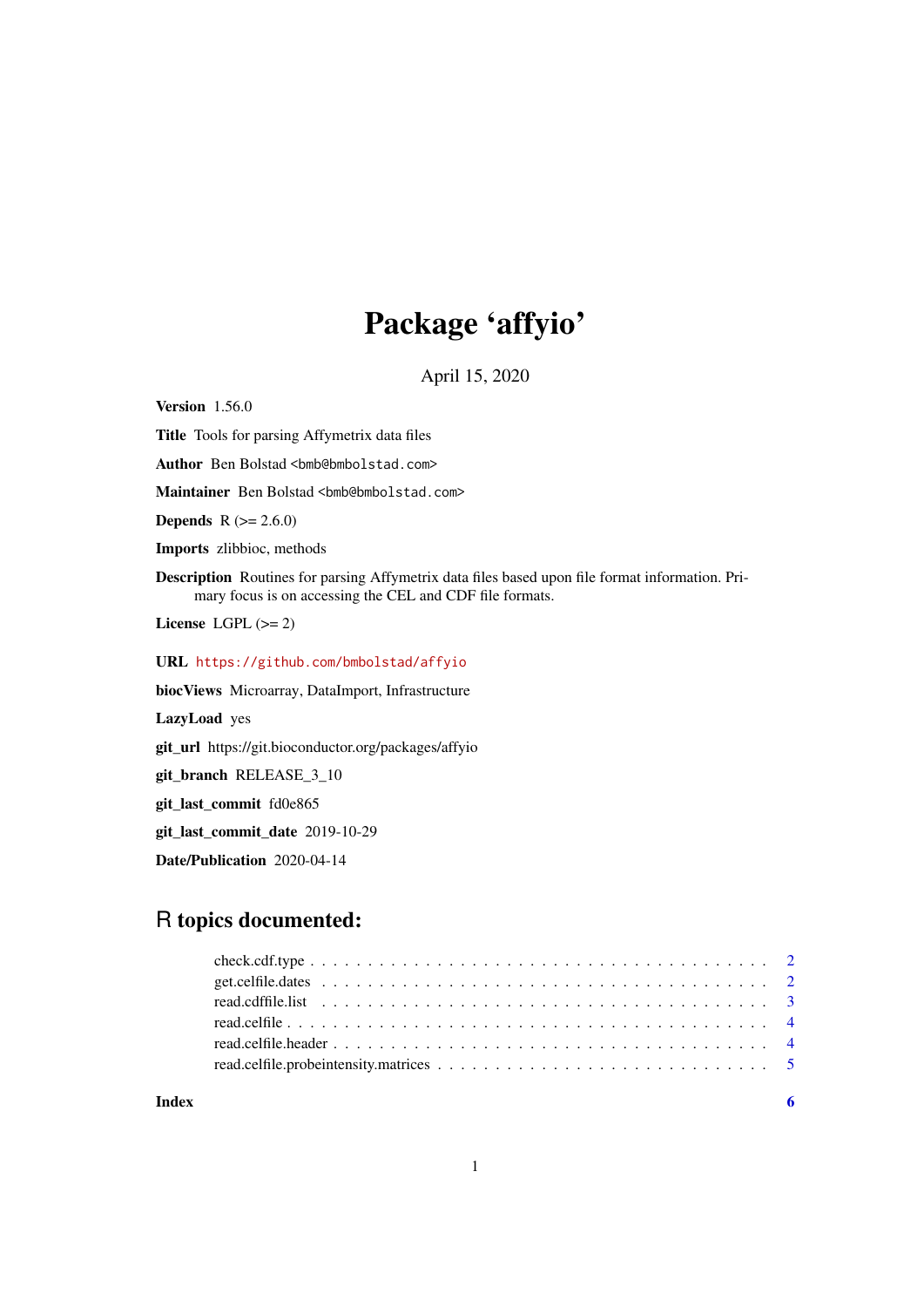<span id="page-1-1"></span><span id="page-1-0"></span>

#### Description

This function returns a text string giving the file format for the supplied filename

#### Usage

```
check.cdf.type(filename)
```
#### Arguments

```
filename fullpath to a cdf file
```
#### Value

Returns a string which is currently one of:

| text    | the cdf file is of the text format                                                  |
|---------|-------------------------------------------------------------------------------------|
| xda     | the cdf file is of the binary format used in GCOS                                   |
| unknown | the parser can not handle this format or does not recognize this file as a CDF file |

#### Author(s)

B. M. Bolstad <br/> <br/> <br/> <br/> <br/> <br/> <br/> <br/> <br/> <br/> <br/> <br/> <br/> <br/> <br/> <br/> Bolstad.com>

get.celfile.dates *Extract Dates from CEL files*

#### Description

This function reads the header information for a series of CEL files then extracts and returns the dates.

#### Usage

```
get.celfile.dates(filenames, ...)
```
#### Arguments

| filenames | a vector of characters with the CEL filenames. May be fully pathed. |
|-----------|---------------------------------------------------------------------|
| .         | further arguments passed on to read. celfile. header.               |

#### Details

The function uses [read.celfile.header](#page-3-1) to read in the header of each file. The ScanDate component is then parsed to extract the date. Note that an assumption is made about the format. Namely, that dates are in the Y-m-d or m/d/y format.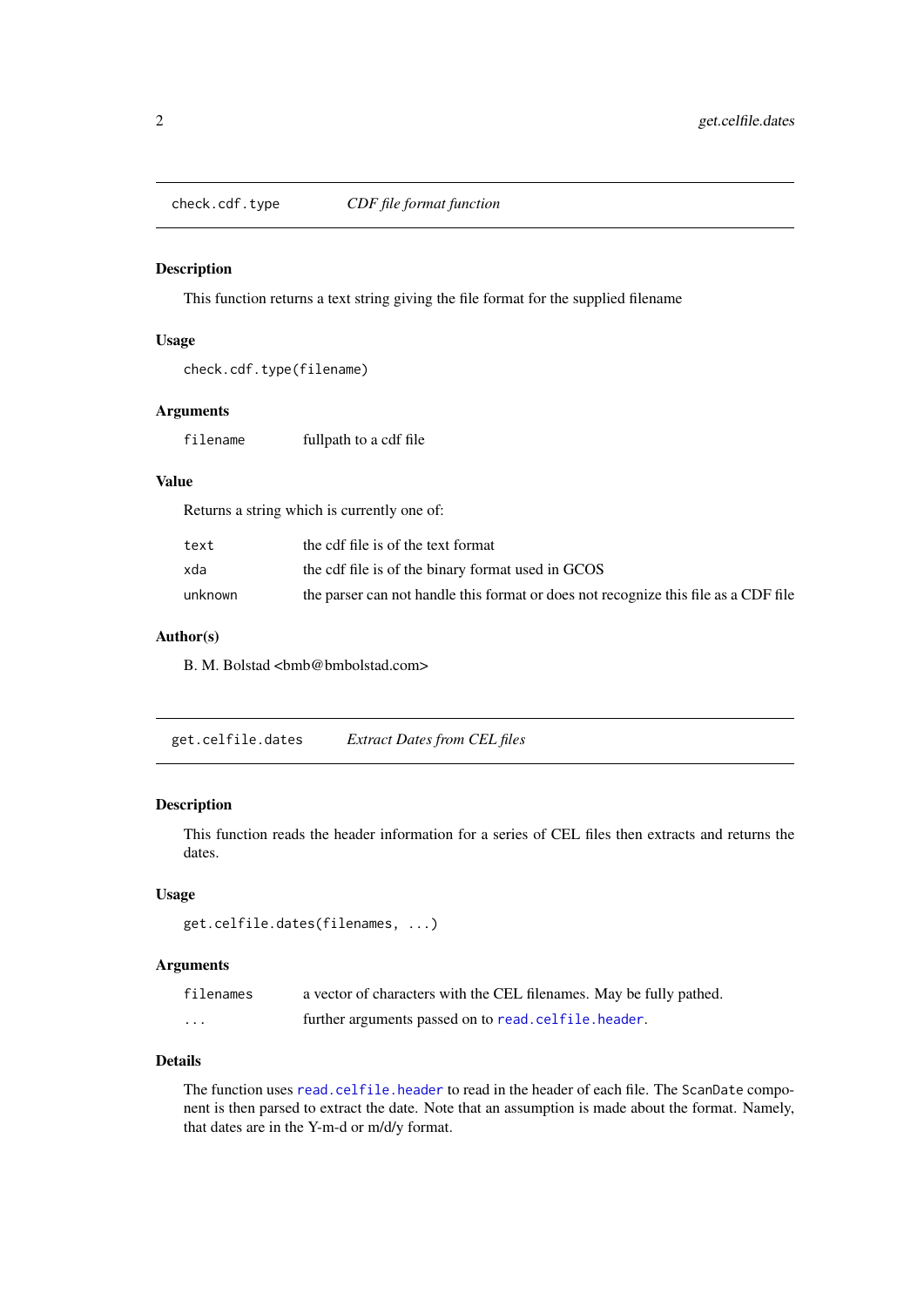#### <span id="page-2-0"></span>read.cdffile.list 3

#### Value

A vector of class [Date](#page-0-0) with one date for each celfile.

#### Author(s)

Rafael A. Irizarry <rafa@jimmy.harvard.edu>

#### See Also

See Also as [read.celfile.header](#page-3-1).

read.cdffile.list *Read CDF file into an R list*

#### Description

This function reads the entire contents of a cdf file into an R list structure

#### Usage

```
read.cdffile.list(filename, cdf.path = getwd())
```
#### Arguments

| filename | name of CDF file |
|----------|------------------|
| cdf.path | path to cdf file |

#### Details

Note that this function can be very memory intensive with large CDF files.

#### Value

returns a list structure. The exact contents may vary depending on the file format of the cdf file (see [check.cdf.type](#page-1-1))

#### Author(s)

B. M. Bolstad <br/> <br/> <br/> <br/> <br/> <br/> <br/> <br/> <br/> <br/> <br/> <br/> <br/> <br/> <br/> <br/> Bolstad.com>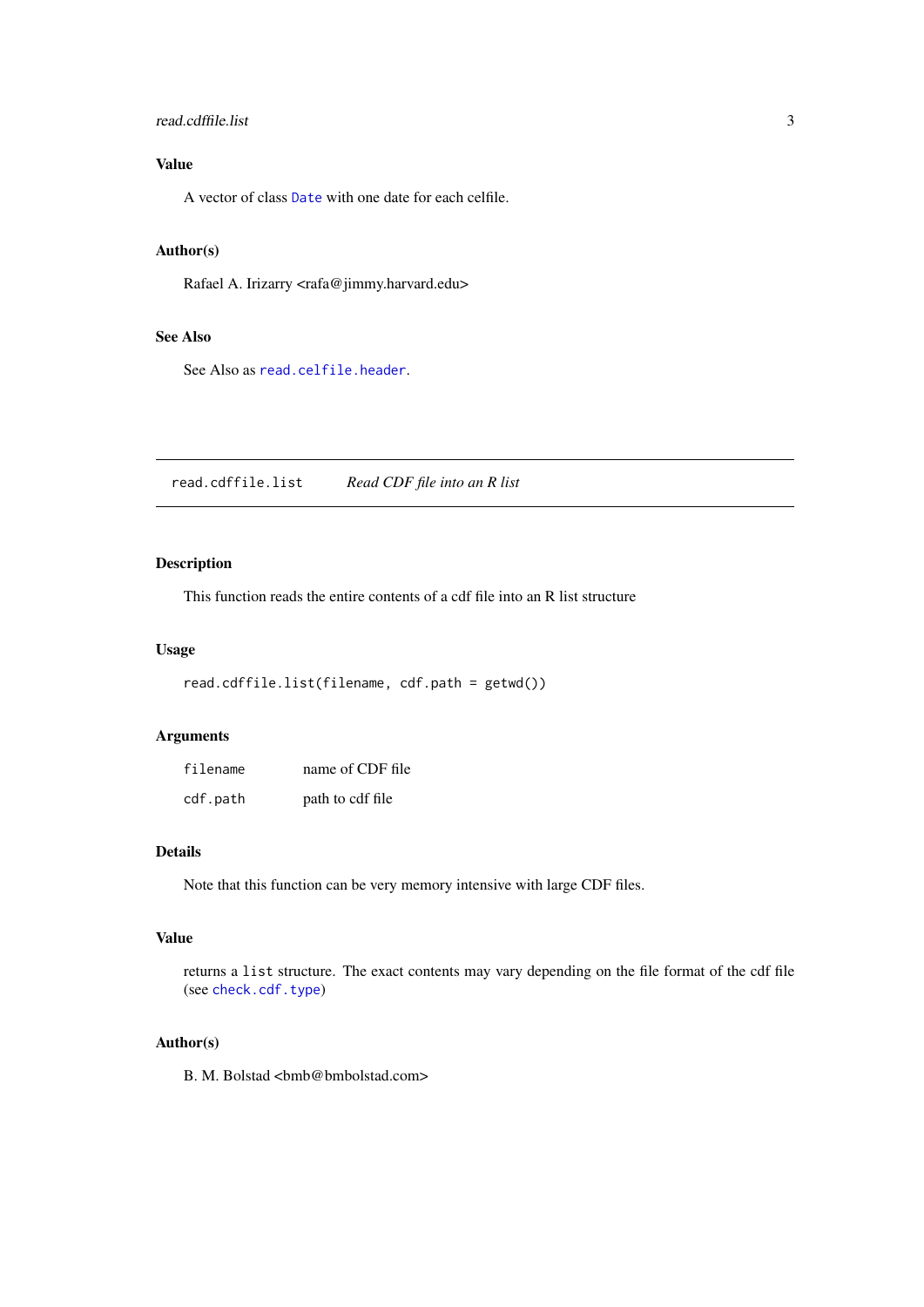<span id="page-3-0"></span>

#### Description

This function reads the entire contents of a CEL file into an R list structure

#### Usage

read.celfile(filename,intensity.means.only=FALSE)

#### Arguments

filename name of CEL file intensity.means.only If TRUE then read on only the MEAN section in INTENSITY

#### Details

The list has four main items. HEADER, INTENSITY, MASKS, OUTLIERS. Note that INTEN-SITY is a list of three vectors MEAN, STDEV, NPIXELS. HEADER is also a list. Both of MASKS and OUTLIERS are matrices.

#### Value

returns a list structure. The exact contents may vary depending on the file format of the CEL file

#### Author(s)

B. M. Bolstad <br/> <br/> <br/> <br/> <br/> <br/> <br/> <br/> <br/> <br/> <br/> <br/> <br/> <br/> <br/> <br/> Bolstad.com>

<span id="page-3-1"></span>read.celfile.header *Read header information from cel file*

#### Description

This function reads some of the header information (appears before probe intensity data) from the supplied cel file.

#### Usage

```
read.celfile.header(filename,info=c("basic","full"),verbose=FALSE)
```
#### Arguments

| filename | name of CEL file. May be fully pathed                                                                                                                                       |
|----------|-----------------------------------------------------------------------------------------------------------------------------------------------------------------------------|
| info     | A string, basic returns the dimensions of the chip and the name of the CDF file<br>used when the CEL file was produced. full returns more information in greater<br>detail. |
| verbose  | a logical. When true the parsing routine prints more information, typically<br>useful for debugging.                                                                        |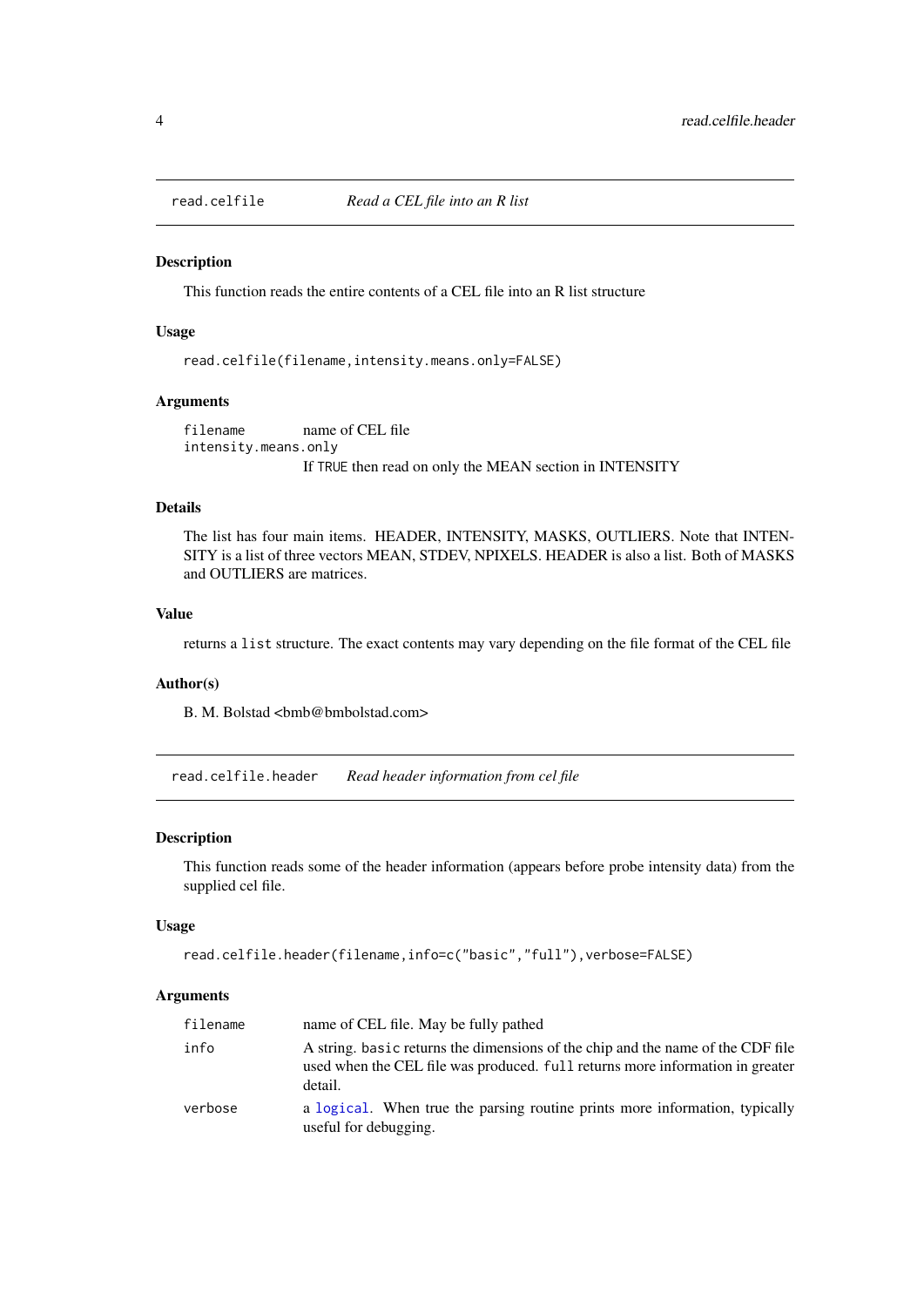<span id="page-4-0"></span>read.celfile.probeintensity.matrices 5

#### Value

A list data structure.

#### Author(s)

B. M. Bolstad <br/> <br/> <br/> <br/> <br/> <br/> <br/> <br/> <br/> <br/> <br/> <br/> <br/> <br/> <br/> <br/> Bolstad.com>

read.celfile.probeintensity.matrices *Read PM or MM from CEL file into matrices*

#### Description

This function reads PM, MM or both types of intensities into matrices. These matrices have all the probes for a probeset in adjacent rows

#### Usage

read.celfile.probeintensity.matrices(filenames, cdfInfo, rm.mask=FALSE, rm.outliers=FALSE, rm.ext

#### Arguments

| filenames   | a character vector of filenames                                                                                          |
|-------------|--------------------------------------------------------------------------------------------------------------------------|
| cdfInfo     | a list with items giving PM and MM locations for desired probesets. In same<br>structure as returned by make.cdf.package |
| rm.mask     | a logical. Return these probes as NA if there are in the [MASK] section of the<br>CEL file                               |
| rm.outliers | a logical. Return these probes as NA if there are in the [OUTLIERS] section<br>of the CEL file.                          |
| rm.extra    | a logical. Return these probes as NA if there are in the [OUTLIERS] section<br>of the CEL file.                          |
| verbose     | a logical. When true the parsing routine prints more information, typically<br>useful for debugging.                     |
| which       | a string specifing which probe type to return                                                                            |

#### Value

returns a [list](#page-0-0) of [matrix](#page-0-0) items. One matrix contains PM probe intensities, with probes in rows and arrays in columns

#### Author(s)

B. M. Bolstad <br/> <br/> <br/> <br/> <br/> <br/> <br/> <br/> <br/> <br/> <br/> <br/> <br/> <br/> <br/> <br/> Bolstad.com>